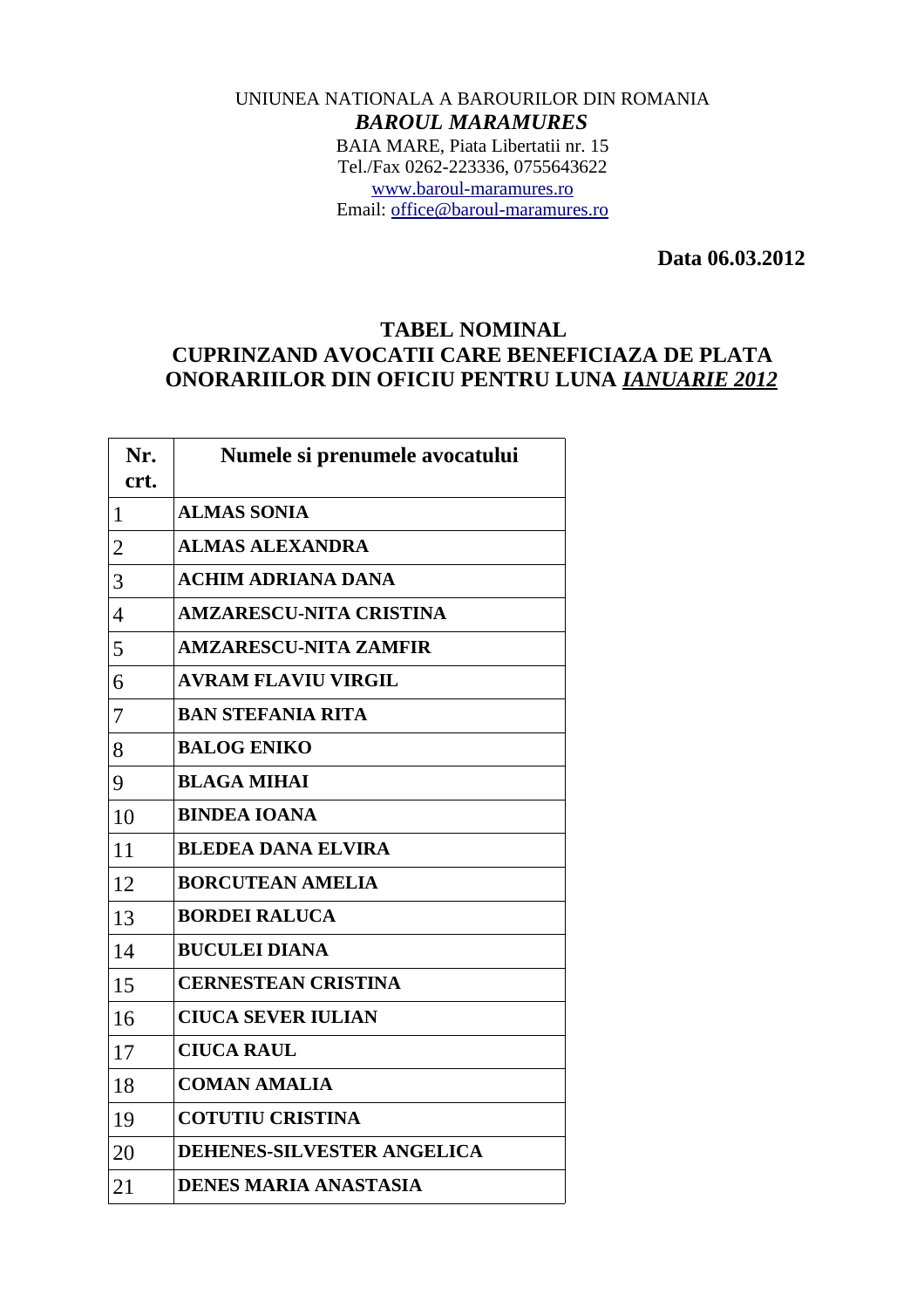| 22 | DRAGOMIR IULIANA ELENA        |
|----|-------------------------------|
| 23 | DINDILIGAN ROMAN ROXANA       |
| 24 | <b>ENE SOLOMCIUC DIANA</b>    |
| 25 | <b>FARCAS MADALINA</b>        |
| 26 | <b>GHIRAN CLAUDIA</b>         |
| 27 | <b>GIURGIU ADRIAN</b>         |
| 28 | <b>GIURGIU LIANA</b>          |
| 29 | <b>GORON ANAMARIA</b>         |
| 30 | <b>IACOB DIANA</b>            |
| 31 | <b>IACOB NATALIA</b>          |
| 32 | <b>ILEA DELIA MARIA</b>       |
| 33 | <b>ILUTI ALINA</b>            |
| 34 | <b>INDRE TIMEA</b>            |
| 35 | <b>IUSCO VIORICA</b>          |
| 36 | <b>LABICI MIHAI</b>           |
| 37 | <b>LADANYI HORGOS ANDREEA</b> |
| 38 | <b>LIBOTEAN IONELA</b>        |
| 39 | <b>LUPSE MARINELA</b>         |
| 40 | <b>MARIS ALEXANDRA</b>        |
| 41 | <b>MAROZSAN RALUCA</b>        |
| 42 | <b>MIHALCA DELIA</b>          |
| 43 | <b>MIHALI ANIISOARA</b>       |
| 44 | <b>MOLDOVAN LINDA</b>         |
| 45 | <b>MOTOC ANDRADA</b>          |
| 46 | <b>OANA LAURA IOANA</b>       |
| 47 | <b>OLAR IULIA</b>             |
| 48 | ONA DANA MARIA                |
| 49 | <b>ONITA IVASCU ADRIAN</b>    |
| 50 | PETRAN MANUELA                |
| 51 | <b>POP PETRE</b>              |
| 52 | <b>RADU CRISTIAN</b>          |
| 53 | <b>RADU VALENTIN</b>          |
| 54 | <b>RADU EMIL OVIDIU</b>       |